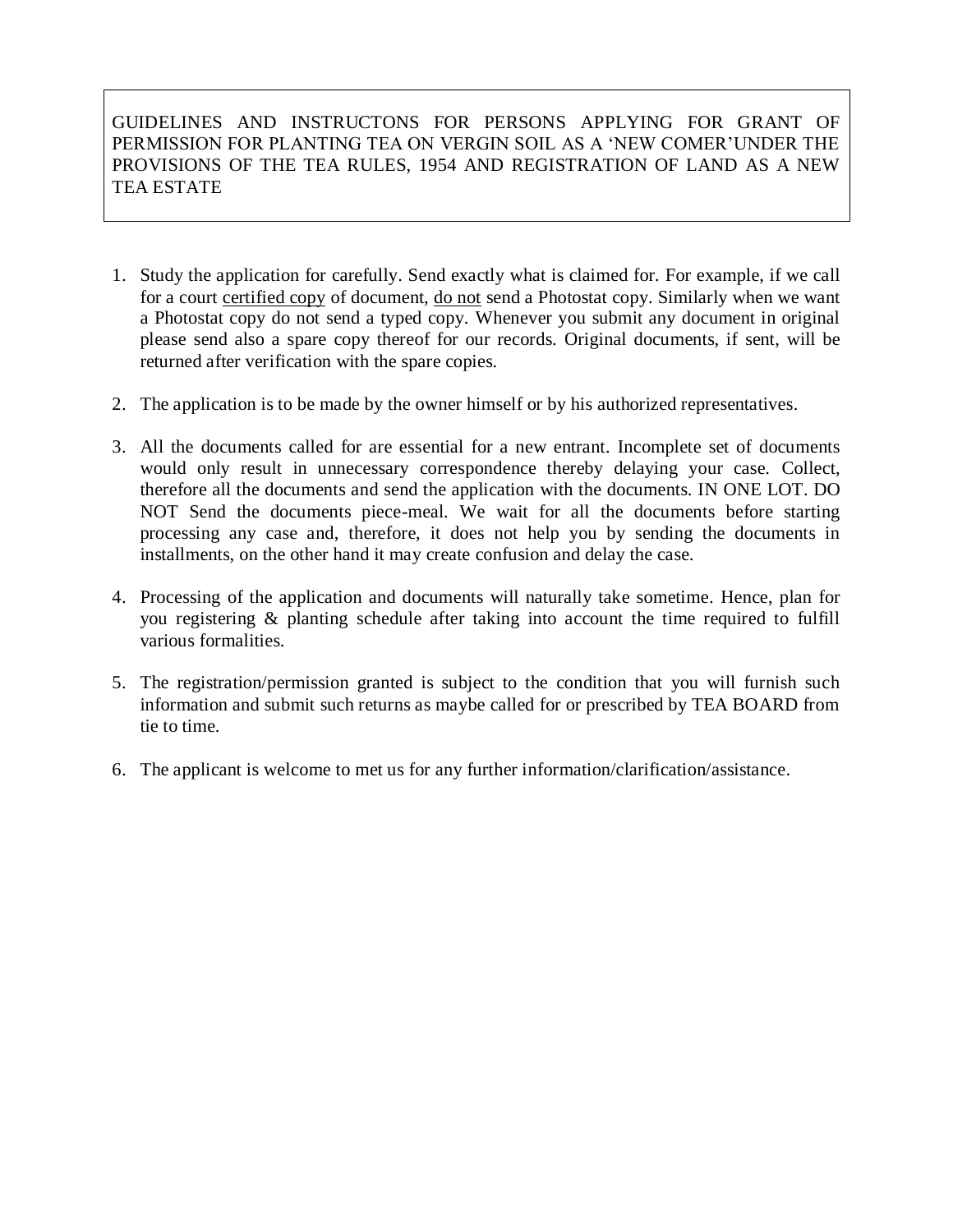## **Application for Form for obtaining permission to plant tea as a New Comer**

| 1. Name & Postal address of the applicant                                                                                                                                                                                   |  |
|-----------------------------------------------------------------------------------------------------------------------------------------------------------------------------------------------------------------------------|--|
| 2. Total area (hectares) of the land owner which is proposed to be<br>registered                                                                                                                                            |  |
| 3. Proposed name of the Tea Estate                                                                                                                                                                                          |  |
| 4. Location of proposed Tea Estate<br>i) Post Office<br>ii) Nearest Railway Station<br>iii) Revenue District $\&$ sub-division $\&$ state                                                                                   |  |
| 5. Attach original copies or court certified or notary certified copies<br>of the title deeds, establishing your ownership of the land under<br>reference                                                                   |  |
| 6. Have you purchased the land from some else? If so,<br>i) The name & address of the party from whom you have<br>purchase<br>ii) Attach court certified or notary certified copy of the sale deed                          |  |
| iii) In case the seller was a company attach a certified copy of the<br>resolution of the meeting of the Board of Directors of the company<br>in which the sale was approved                                                |  |
| 7. Attach the original or Photostat copy of the mutation certificate<br>from the Land & Land Revenue Department of the State Government<br>in which the applicant has been recorded as the owner of the land<br>in question |  |
| 8. Attach two separate declarations of both the seller and purchaser<br>regarding delivery and taking over possession of the land in<br>question specifying the actual date thereof                                         |  |
| 9. Is the applicant a public limited company / private limited<br>Company, partnership firm or proprietary concern                                                                                                          |  |
| 10. Give the following particulars<br>a) Public Limited Company or Private Limited Company                                                                                                                                  |  |
| i) Attach original or a Photostat copy of the certificate of incorporation<br>and commencement of business issued by the Registrar of Companies:                                                                            |  |
| ii) Attach a copy of the Memorandum and Articles Association<br>of the company                                                                                                                                              |  |